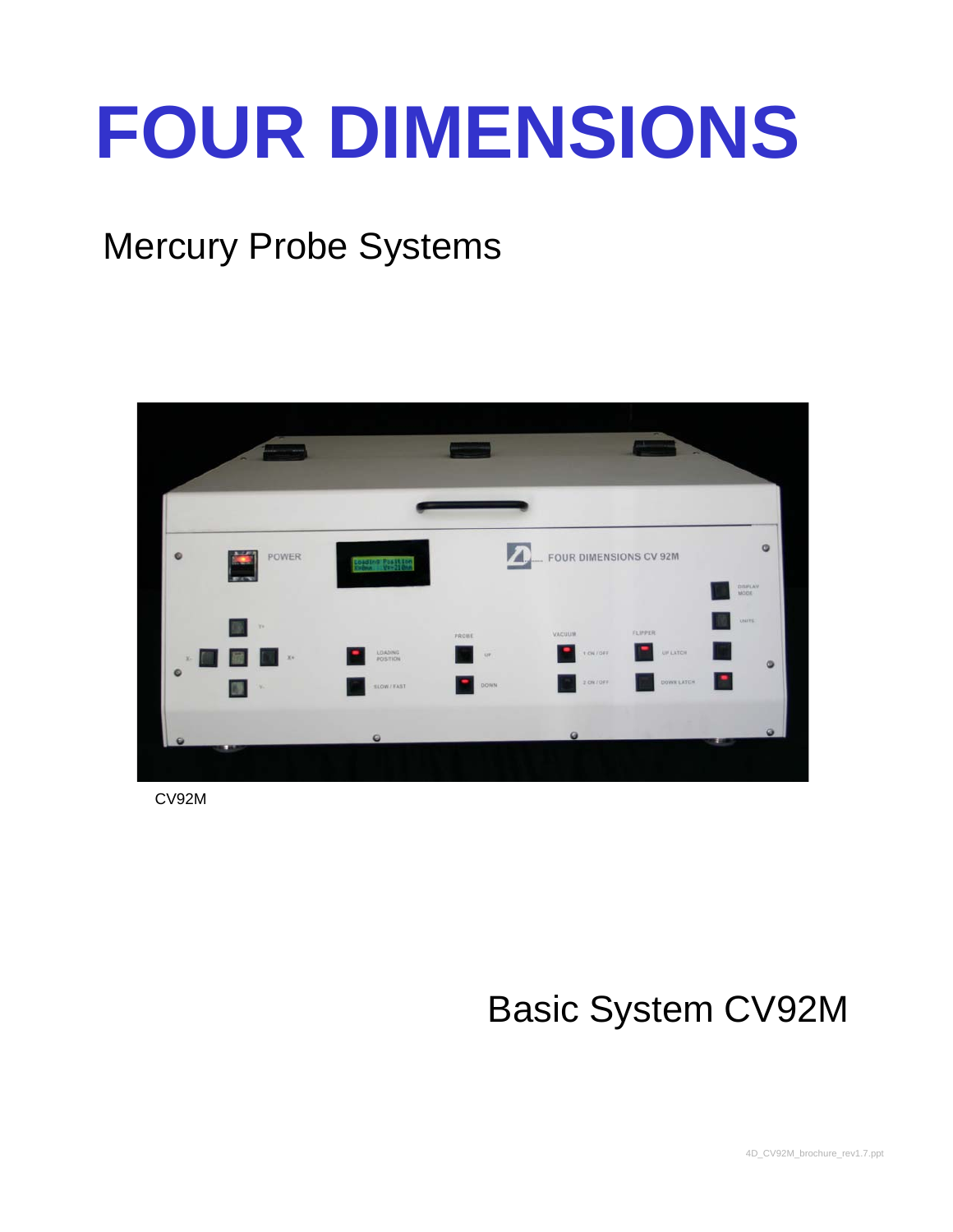# OVERVIEW しく同じ入門



Four Dimensions' Mercury Probe Systems use the liquid metal mercury to form temporary non damaging well-defined area contacts on numerous materials. The instantaneous electrical contact formed on semiconducting materials can be of MOS, MIS, or Schottky barrier type. This permits various electrical characterizations of for example silicon and compound semiconductors without the need of a metal deposition process. Typical applications are

- Oxide integrity monitoring
- Doping density profiling
- Resistivity measurements of semi-insulating materials
- Pseudo MOST characterization of SOI structures
- Ferroelectric sample investigations

Four Dimensions' unique Mercury probe design features outstanding safety and contact area repeatability. It provides the widest range of contact areas and probe head configurations on the market. The mercury contacts can be a dot, with an area of  $4E-5$  cm<sup>2</sup> to 0.5 cm<sup>2</sup>, or a dot and one or more rings, as well as a linear array of four probes. Therefore, a wide variety of substrates including insulators, as well as SOI structures, can be probed.

The basic model in the Four Dimensions' series of Mercury probe systems, CV92M, is a push-button operated station. The wafer-under-test is positioned above the probe by pressing push buttons and reading the position on an LCD screen. Pressing another push-button moves the probe towards the wafer and forms one or more Mercury contacts. The mercury contacts as well as the contact on the chuck are linked to rear panel BNC connectors allowing for electrical measurements using external meters, such as I-V or C-V meters. A software for controlling the external meters, analyzing the measurement data and mapping the wafer is optional.

CV92M is the premier choice of start-up companies and universities that seek a highly reliable Mercury contact, safety, flexibility, and ease of operation for their probing needs. It serves those that need to form contacts on only a limited number of sites on the wafer or on small pieces.